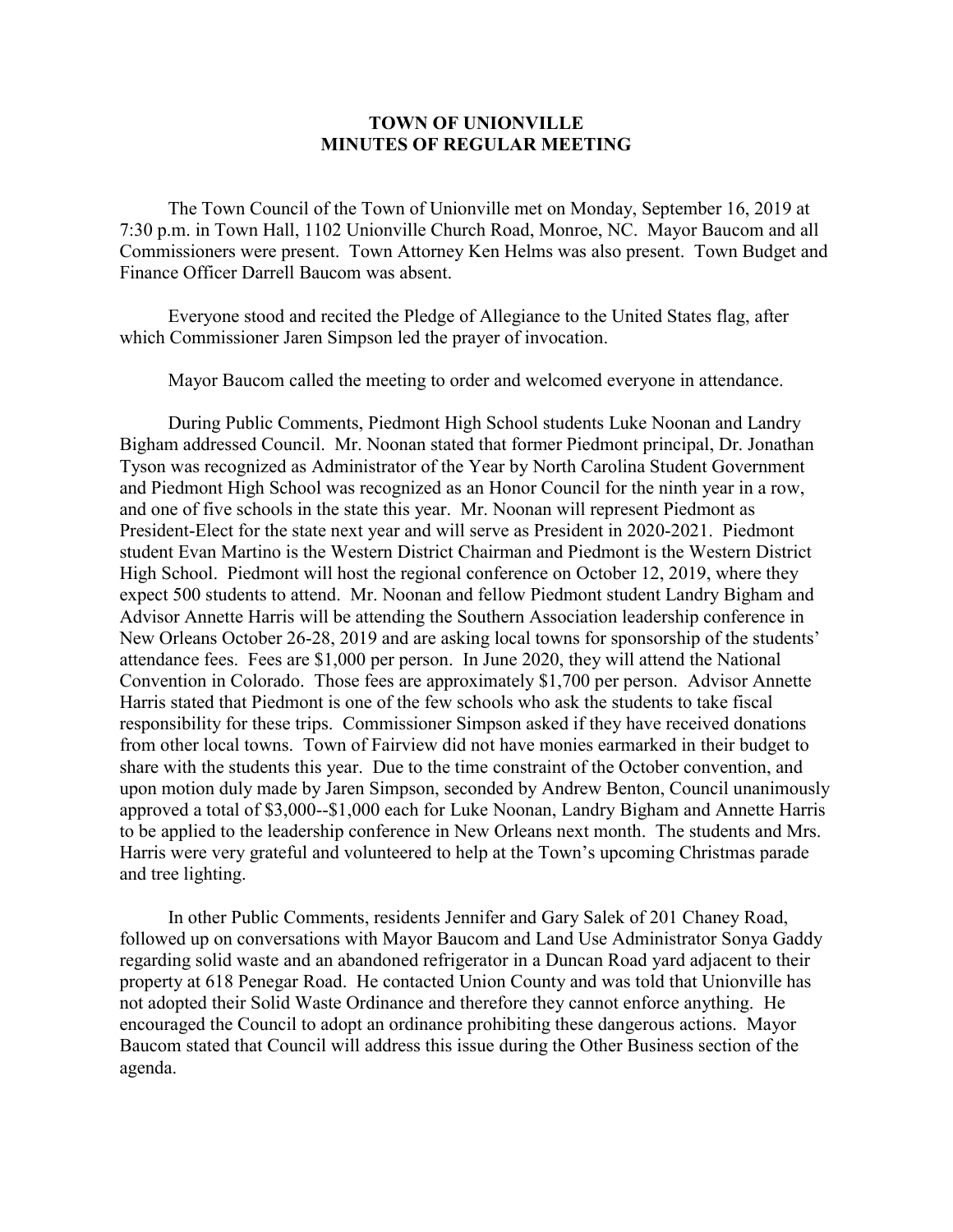Upon motion duly made by Andrew Benton, Council unanimously approved the minutes of the August 19, 2019 regular meeting.

In the absence of Finance Officer Darrell Baucom, Mayor Baucom stated that the Town is favorable in all categories and Commissioner Little has reconciled the bank statement. Upon motion duly made by Ken Brown, seconded by Gene Price, Council unanimously approved payment of pending bills.

Upon motion duly made by Ken Brown, seconded by Edd Little, Council unanimously approved the Domestic Violence Awareness Month Proclamation for October 2019.

Upon motion duly made by Edd Little, seconded by Jaren Simpson, Council unanimously tabled the Resolution Opposing High Density Housing until next month.

Land Use Administrator Gaddy stated that she had an inquiry regarding duplexes and other multi-family housing. When she searched the Land Use Ordinance, she was surprised to find several references for multi-family housing, although the Council voted in 2008 and 2010 to allow only one primary structure per parcel. She involved Nadine Bennett, and Nadine has recommended the changes attached here tonight in order to delete multi-family from the ordinance and Table of Uses. Ms. Gaddy stated that an accessory apartment would still be allowed with these changes. Planning Board has reviewed and recommends approval as submitted. Upon motion duly made by Ken Brown, seconded by Jaren Simpson, Council unanimously set a public hearing for 7:15 p.m. on Monday, October 21, 2019 to hear comments regarding Text Amendment #TC-19-03, a text change to remove multi-family housing in RA-40 from the Land Use Ordinance and Table of Uses.

In discussing the Christmas parade and tree lighting, the consensus of the Council is to ride on a fire truck for the parade, as Commissioners Little, Price and Simpson will not be available. Fire Chief Ken Brown will make that possible. Commissioner Brown suggested that the Piedmont High School band march in the parade just before Santa's fire truck; stop at the intersection and play a few Christmas songs, and then disperse from there and attend the tree lighting, rather than leaving prior to the tree lighting. Matthew Noonan is a band member and stated that he would speak to Mr. Lukac about this arrangement.

In other business, Mayor Baucom addressed the complaint from Mr. and Mrs. Salek and stated that it is not in the best interest of the Town to adopt Union County's Solid Waste Ordinance, as the county has provisions that the Town has worked diligently to prohibit. Attorney Ken Helms advised that the Town can create their own ordinance and the Code Enforcement Officer will be allowed to enforce it. He was not certain the county would enforce their ordinance if the Town does not adopt the entire ordinance. Land Use Administrator Gaddy stated that she sought the advice of Nadine Bennett and John Ganus with N-Focus and has asked them to draft an ordinance which would work best for us. Attorney Helms stated that once the Town reviews an ordinance, they would then go through the process of obtaining a recommendation from Planning Board, conducting a public hearing and then